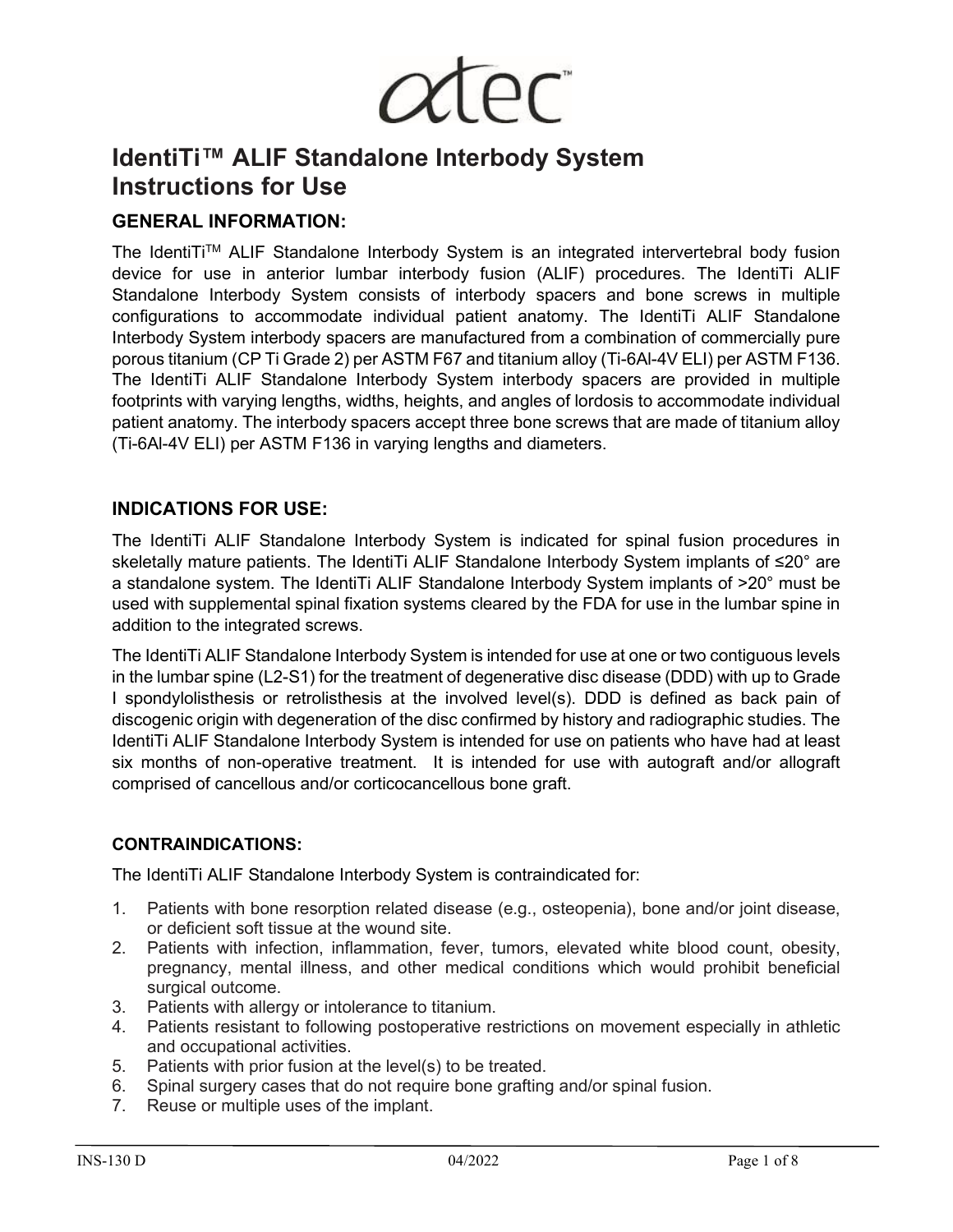

#### **WARNINGS/CAUTIONS:**

- 1. Interbody implants and single-use instruments are provided sterile.
	- a. Inspect the packaging for signs of damage. Do not use devices if package is opened, damaged, or past the expiry date.
	- b. Do not re-sterilize implants.
	- c. Do not use scratched or damaged devices.
- 2. Components of this system should not be used with components from other systems or manufacturers.
- 3. Do not comingle dissimilar materials (e.g., titanium and stainless steel) within the same construct.
- 4. Bone screws are provided non-sterile and must be sterilized prior to surgery. All instruments are provided non-sterile and must be cleaned and sterilized prior to surgery. See CLEANING and STERILIZATION sections in this IFU.
- 5. All implants are single use devices. Do not reuse. While an implant may appear undamaged, it may have small defects or internal stress patterns that could lead to fatigue failure. In addition, the removed implant has not been designed or validated for the decontamination of microorganisms. Reuse of this product could lead to cross-infection and/or material degradation as a result of the decontamination process.
- 6. All instruments in the IdentiTi ALIF Standalone Interbody System are reusable surgical devices except for the Trephine Punch Tips, which are single use only. Single-use instruments are disposable devices, designed for single use and should not be re-used or reprocessed. Reprocessing of single-use instruments may lead to instrument damage and possible improper function.
- 7. The system is used to augment the development of a spinal fusion by providing temporary stabilization. If fusion is delayed or does not occur, material fatigue may cause breakage of the implant. Damage to the implant during surgery (i.e., scratches, notches) and loads from weight bearing and activity will affect the implant's longevity.
- 8. Over-distraction of the disc space can lead to facet over-distraction and spinous process contact.
- 9. Potential risks identified with the use of these fusion devices, which may require additional surgery, include device component failure, loss of fixation, pseudoarthrosis (i.e. non-union), fracture of the vertebra, neurological injury, and/or vascular or visceral injury.
- 10. Risk factors that may affect successful surgical outcomes include: alcohol abuse, obesity, patients with poor bone, muscle and/or nerve quality. Patients who use tobacco or nicotine products should be advised of the consequences that an increased incidence of non-union has been reported with patients who use tobacco or nicotine products.
- 11. The safety and effectiveness of this device has not been established when used in conjunction with bone cement or for use in patients with poor bone quality (e.g., osteoporosis, osteopenia).

## **PRECAUTIONS:**

- 1. Implantation should be performed only by experienced spinal surgeons with specific training in the use of this device because this is a technically demanding procedure presenting a risk of serious injury to the patient.
- 2. Placement and positional adjustment of implants must only be done with system-specific instruments. They must not be used with other instrumentation unless specifically recommended by Alphatec Spine Inc., because the combination with other instrumentation may be incompatible.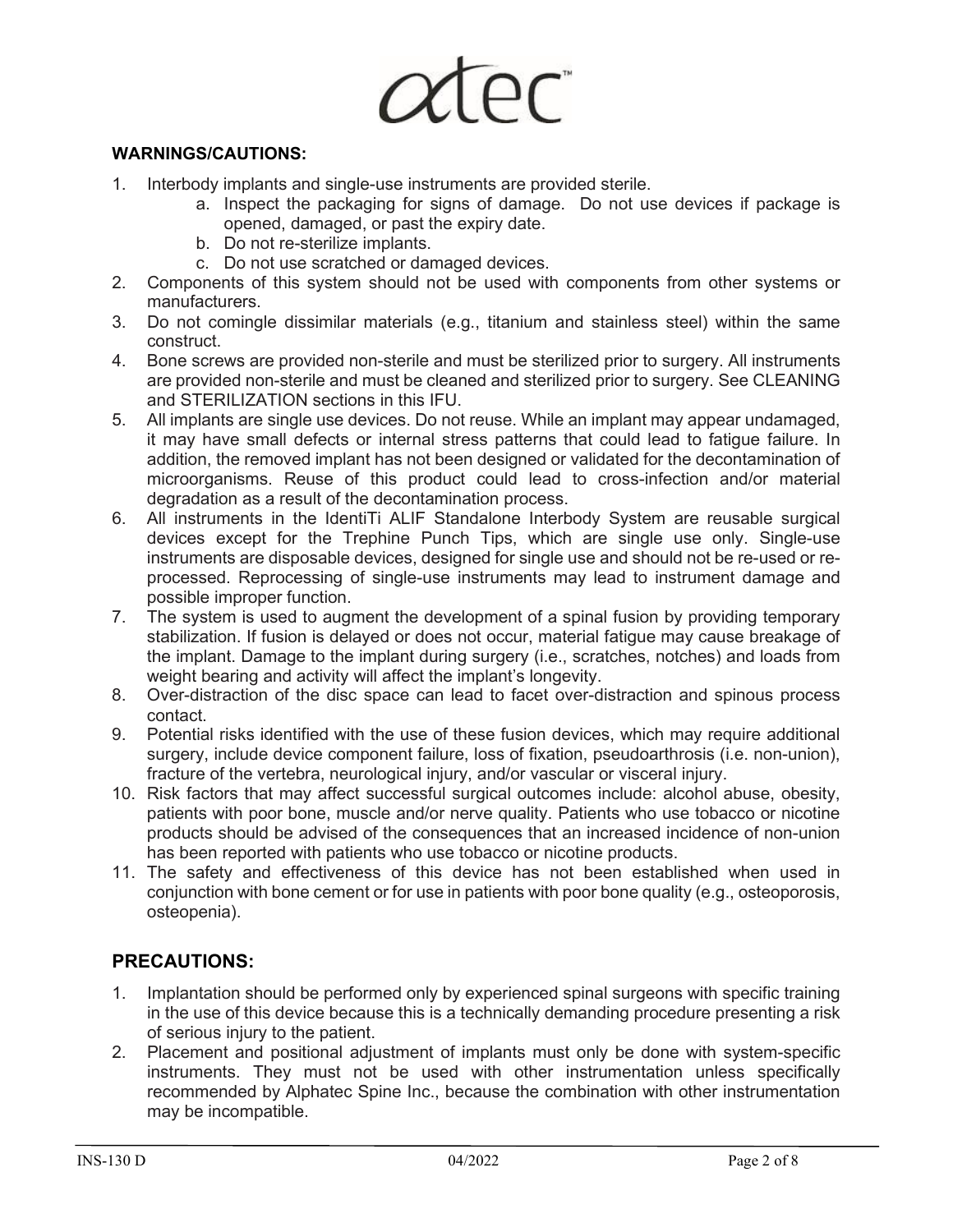

- 3. The physician/surgeon should consider the levels of implantation, patient weight, patient activity level, other patient conditions, etc., which may impact the performance of this system.
- 4. Patients with previous spinal surgery at the level(s) to be treated may have different clinical outcomes compared to those without previous surgery.
- 5. The IdentiTi ALIF Standalone Interbody System is a standalone system intended to be used with the bone screws provided and requires no additional supplementary fixation. In the case that fewer than the maximum number of screws accommodated by the device are used, the system should be used with additional FDA-cleared supplemental fixation for use in the lumbosacral spine.
- 6. All components should be final tightened per the specifications in the Surgical Technique. Implants should not be tightened past the locking point, as damage to the implant may occur.
- 7. When implanted at two contiguous levels, the IdentiTi ALIF Standalone Interbody System must be implanted in the same orientation to prevent screw impingement.
- 8. Lateral Awls must not be used for Center Screw Hole preparation, as over-insertion into bone may occur.

#### **MRI SAFETY INFORMATION:**

The IdentiTi ALIF Standalone Interbody System has not been evaluated for safety and compatibility in the Magnetic Resonance (MR) environment. It has not been tested for heating, migration or image artifact in the MR environment. The safety of the IdentiTi ALIF Standalone Interbody System in the MR environment is unknown. Scanning a patient who has this device may result in patient injury.

#### **POSSIBLE ADVERSE EFFECTS:**

Possible adverse effects include:

- 1. Initial or delayed loosening, bending, dislocation, and/or breakage of device components.
- 2. Physiological reaction to implant devices due to foreign body intolerance including inflammation, local tissue reaction, seroma, and possible tumor formation.
- 3. Loss of desired spinal curvature, spinal correction and/or a gain or loss in height.
- 4. Infection and/or hemorrhaging.
- 5. Non-union and/or pseudarthrosis.
- 6. Neurological disorder, pain and/or abnormal sensations caused by improper placement of the device, and/or instruments.
- 7. Subsidence of the device into the vertebral body.
- 8. Revision surgery.
- 9. Death.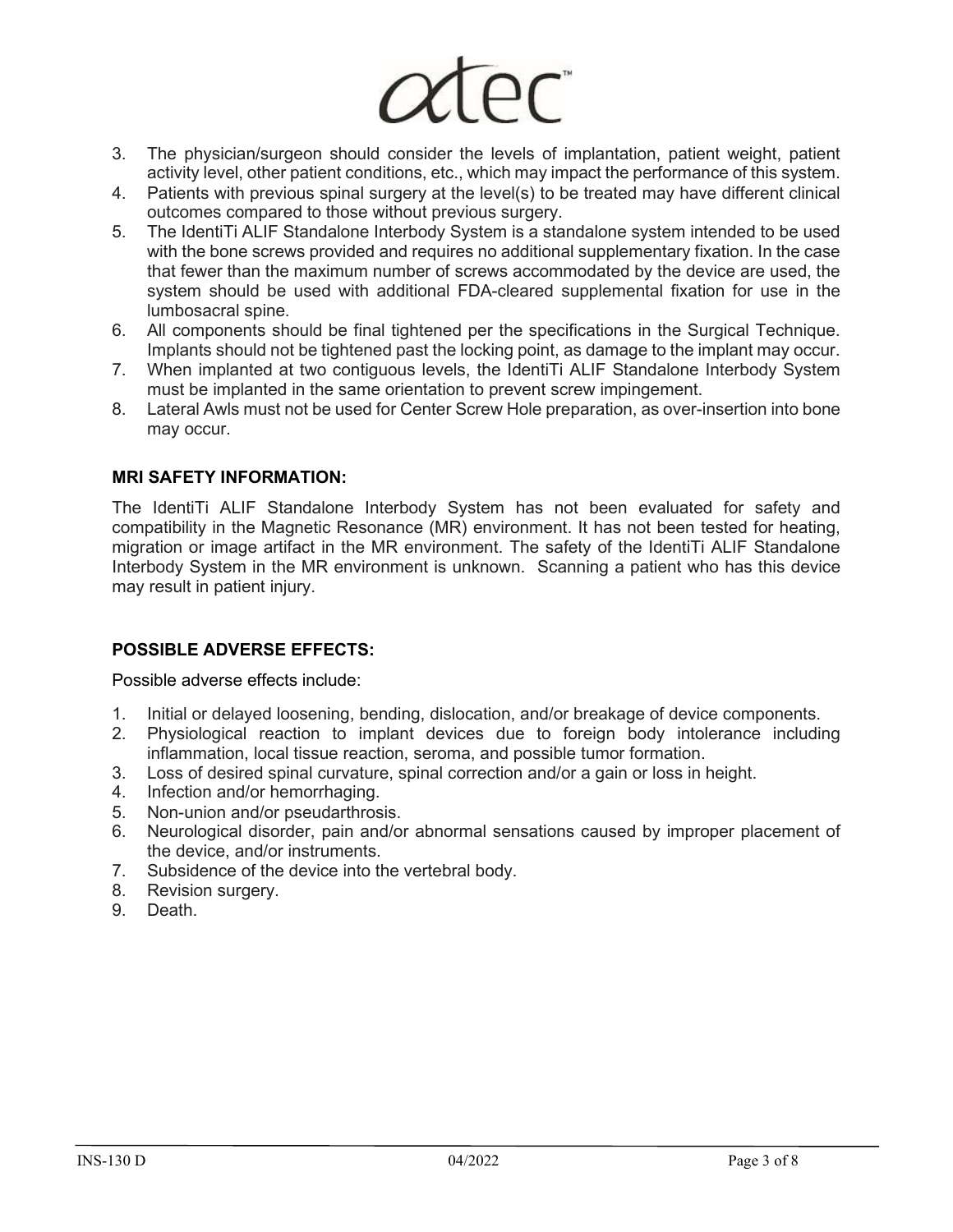

#### **PREOPERATIVE MANAGEMENT:**

- 1. Only patients meeting the criteria listed in the indications for the use section should be selected.
- 2. Surgeons should have a complete understanding of the surgical technique, system indications, contraindications, warnings and precautions, safety information, as well as functions and limitations of the implants and instruments.
- 3. Careful preoperative planning should include implantation strategy and a verification of required inventory for the case.
- 4. The condition of all implants and instruments should be checked prior to use. Damaged and/or worn implants and instruments should not be used.

#### **INTRAOPERATIVE MANAGEMENT:**

- 1. The surgical technique manual should be followed carefully.
- 2. To prevent possible nerve damage and associated disorders, extreme caution should be taken to avoid the spinal cord and nerve roots at all times. Fluoroscopy should be employed where view of device is obstructed.
- 3. Bone graft must be placed in the area to be fused and graft material must extend from the upper to the lower vertebrae being fused.

#### **POSTOPERATIVE MANAGEMENT:**

Postoperative management by the surgeon is essential. This includes instructing, warning, and monitoring the compliance of the patient.

- 1. Patient should be informed regarding the purpose and limitations of the implanted devices.
- 2. The surgeon should instruct the patient regarding the amount and time frame after surgery of any weight bearing activity. The increased risk of bending, dislocation, and/or breakage of the implanted devices, as well as an undesired surgical result are consequences of any type of early or excessive weight bearing, vibratory motion, falls, jolts or other movements preventing proper healing and/or fusion development.
- 3. Implanted devices should be revised or removed if bent, dislocated, or broken.
- 4. Immobilization should be considered in order to prevent bending, dislocation, or breakage of the implanted device in case of delayed, malunion, or nonunion of bone. Immobilization should continue until a complete bone fusion mass has developed and been confirmed.
- 5. Postoperative patients should be instructed not to use tobacco or nicotine products, consume alcohol, or use non-steroidal anti-inflammatory drugs and aspirin, as determined by the surgeon. Complete postoperative management to maintain the desired result should also follow implant surgery.

#### **REPROCESSING OF REUSABLE INSTRUMENTS:**

#### **General Information for all Instruments:**

- **•** Point-of-Use Processing: To facilitate cleaning, instruments should be cleaned initially directly after use in order to facilitate more effective subsequent cleaning steps. Place instruments in a tray and cover with a wet towel to prevent drying.
- The cleaning process is the first step in effectively reprocessing reusable instruments. Adequate sterilization depends on thoroughness of cleaning.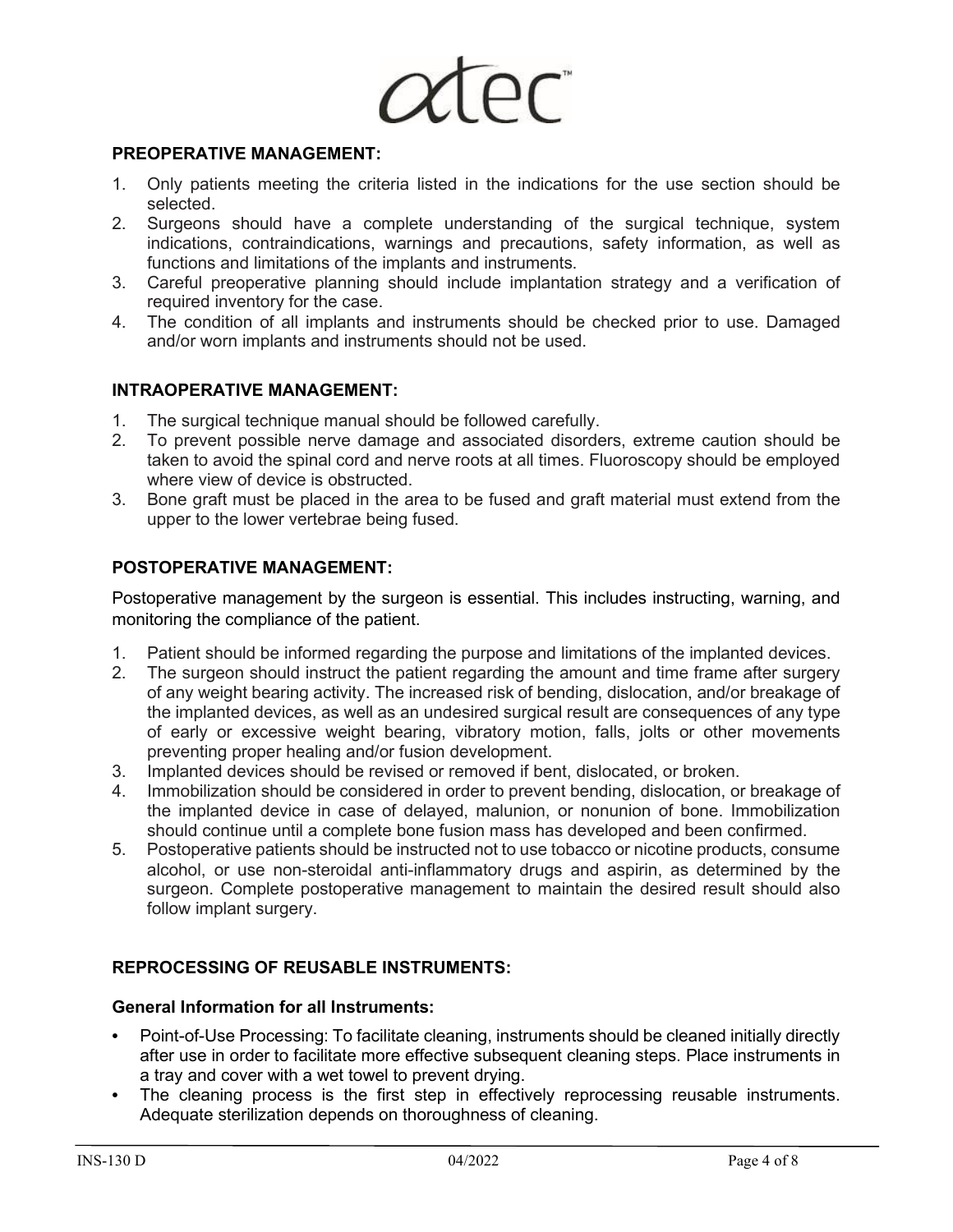

- **•** The cleaning and sterilization processes in this IFU have been validated and demonstrate that soil and contaminants have been removed leaving the devices effectively free of viable microorganisms.
- **•** It is recommended that all new relevant clinical practice guidelines be followed as per the *CDC guidance, "Guideline for Disinfection and Sterilization in Healthcare Facilities."*
- **•** It is recommended to rinse the device components with water that meets specifications for *AAMI TIR34 "Water for the reprocessing of medical devices,"* for example, DI/RO water.

#### **Instrument Preparation:**

- **•** Cleaning, inspection, lubrication, and sterilization must be performed by hospital personnel trained in the general procedures involving contaminant removal.
- **•** Instruments must be cleaned prior to lubrication and sterilization.
- **•** All instrument hinged, rotating, and articulating parts must be lubricated prior to sterilization with a water soluble and sterilizable lubricant intended for surgical instruments *(Hinge-Free® for example).*

#### **Cleaning Instructions for all Instruments:**

- **•** Instruments must be cleaned prior to sterilization. Cleaning, maintenance, and mechanical inspection must be performed by hospital personnel trained in the general procedures involving contaminant removal.
- **•** Disconnect all removable handles/knobs prior to cleaning.
- **•** Complex instruments, such as those with, cannulas, hinges, retractable features, mated surfaces, and textured surface finishes require special attention during cleaning. Brush tight tolerance areas with an appropriately sized brush and flush using a water jet or syringe where debris could become trapped.
- **•** Ensure all moving parts of instruments are cleaned at both extents of travel.
- **•** Handle all products with care. Mishandling may lead to damage and possible improper functioning.
- **•** Clean the instruments, trays, and inserts using only recommended cleaning solutions. Use of caustic solutions (caustic soda) will damage the instruments.
- **•** Visually inspect each instrument for deterioration such as corrosion and worn components; ensure that the laser markings are legible and verify that all actuating parts move freely. Visual inspection must be performed at each cleaning to determine if an instrument is acceptable for use. If an instrument is not acceptable for use, return to the manufacturer.

#### **Visually inspect the instrument after each cleaning step to ensure the instrument is clean. If not clean, repeat the step until clean.**

#### **Cleaning of Instruments, Container, and Trays:**

- **•** All solutions for cleaning must be prepared per the manufacturer's instructions.
- **•** Instruments provided in a set must be removed from the set for cleaning. Instrument trays, containers, and lids must be thoroughly cleaned separately until visually clean.
- **•** Ensure instruments are in the fully extended, open position throughout cleaning. Disconnect Quick Connect handles from the shafted instruments prior to cleaning.
- **•** Pay special attention during cleaning to complex instruments, such as those with, cannulas, hinges, retractable features, mated surfaces, and textured surface finishes.
- **•** Use of water with high mineral content should be avoided.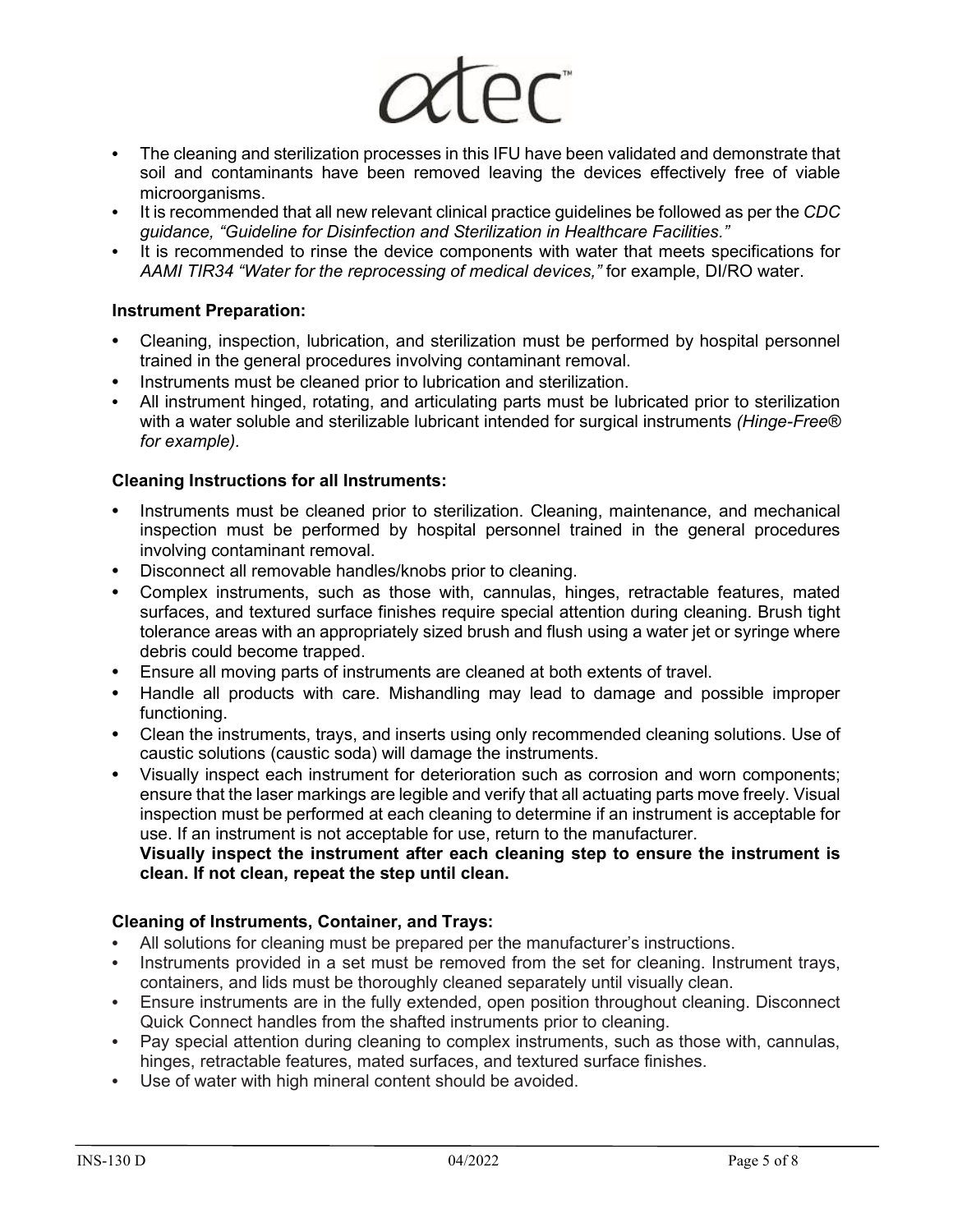

#### **Manual Cleaning Steps for Instruments (Required)**

Certain instruments of the IdentiTi ALIF Standalone Interbody System may be disassembled for cleaning per instructions provided below.

**Trephine Punch:** Press the gold button on the sleeve and remove the shaft from the outer sleeve. Remove tip from shaft.

**Removal Drivers:** Rotate draw rod knob clockwise and remove draw rod from the outer sleeve.

#### **Manual Cleaning Steps for Instruments (Required)**

| Step 1 | Rinse devices in ambient temperature tap water to remove visible soil.                                                                                                                                                                                                                                             |  |  |  |  |
|--------|--------------------------------------------------------------------------------------------------------------------------------------------------------------------------------------------------------------------------------------------------------------------------------------------------------------------|--|--|--|--|
| Step 2 | Prepare enzymatic solution, such as Prolystica® 2X Concentrate Enzymatic Presoak<br>& Cleaner or equivalent, per manufacturer's recommendations and submerge device<br>in enzyme solution. Actuate the device while it is submerged and soak for a minimum<br>of 10 minutes.                                       |  |  |  |  |
| Step 3 | Actuate and scrub the device using an appropriately sized soft bristled brush to brush<br>any lumens for a minimum of 2 minutes. If needed, actuate at several locations to<br>access all surfaces. Use of a syringe (minimum of 50 ml) or water jet is<br>recommended for hard to reach areas and repeat 3 times. |  |  |  |  |
| Step 4 | Rinse devices in Deionized / Reverse Osmosis (DI/RO) water for a minimum of 1<br>minute.                                                                                                                                                                                                                           |  |  |  |  |
| Step 5 | Prepare cleaning solution, such as Prolystica® 2X Concentrate Alkaline Detergent,<br>per manufacturer's recommendations and submerge and actuate devices in cleaning<br>solution and sonicate for a minimum of 10 minutes.                                                                                         |  |  |  |  |
| Step 6 | Thoroughly rinse instruments with Deionized / Reverse Osmosis (DI/RO) water to<br>remove all detergent residues.                                                                                                                                                                                                   |  |  |  |  |
| Step 7 | Dry devices with a clean, lint free cloth or filtered compressed air.                                                                                                                                                                                                                                              |  |  |  |  |

#### **Automatic Washer Cleaning Steps for Instruments**

| Step 1 | Complex instruments, such as those with cannulations, lumens, hinges, retractable<br>features, mated surfaces, and textured surface finishes require special attention<br>during cleaning. Brush tight tolerance areas with an appropriately sized brush and<br>flush using a water jet or syringe with ambient temperature tap water where debris<br>could become trapped. Place them into the Washer/Disinfector and process through<br>a standard surgical instrument cycle. |
|--------|---------------------------------------------------------------------------------------------------------------------------------------------------------------------------------------------------------------------------------------------------------------------------------------------------------------------------------------------------------------------------------------------------------------------------------------------------------------------------------|
| Step 2 | Prewash with cold tap water for 2 minutes.                                                                                                                                                                                                                                                                                                                                                                                                                                      |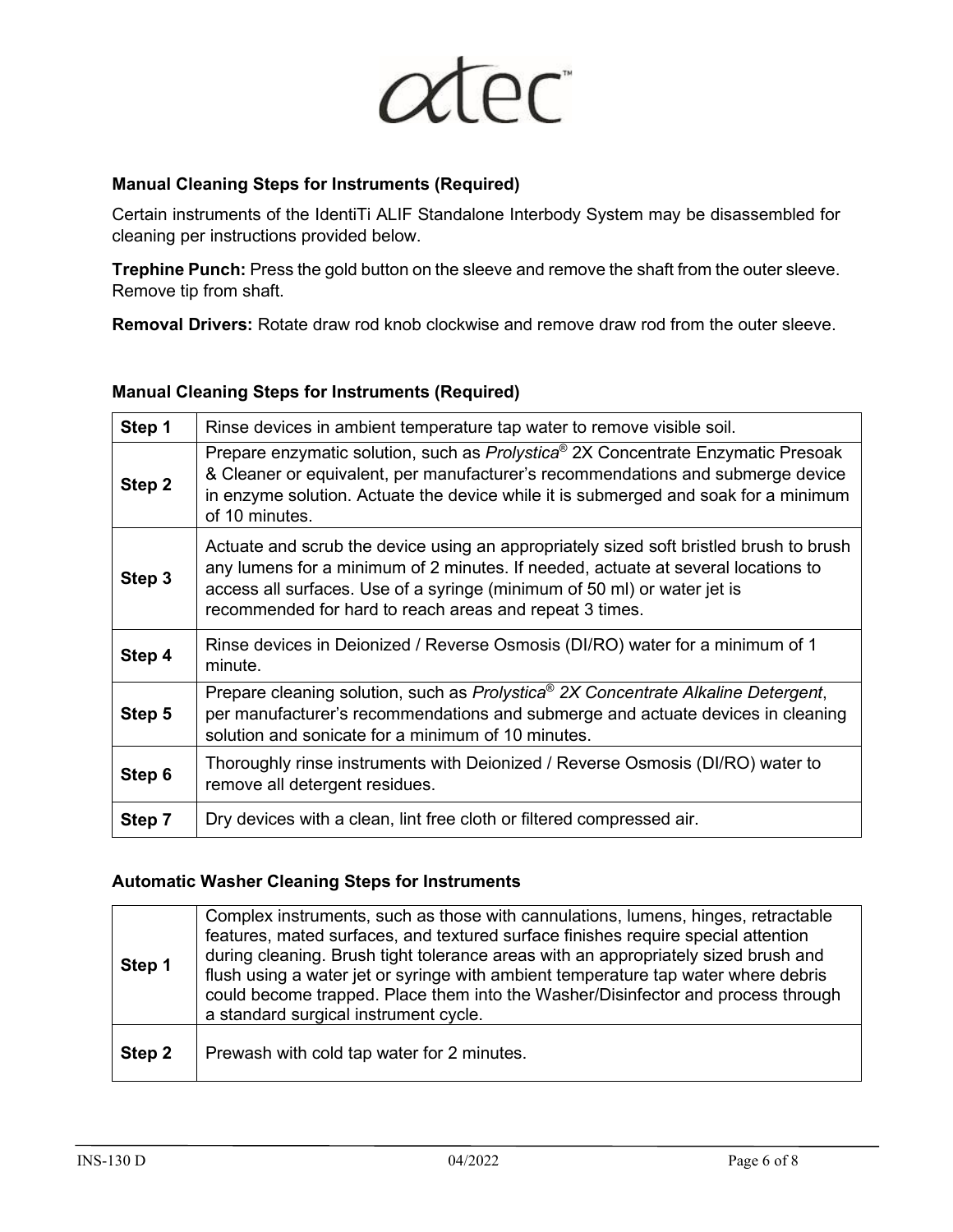

| Step 3 | Enzyme wash using cleaner such as Prolystica <sup>®</sup> 2X Concentrate Enzymatic Presoak<br>& Cleaner or equivalent per manufacturer's recommendations, hot tap water<br>(66°C/150°F minimum), for a minimum of 1 minute. |
|--------|-----------------------------------------------------------------------------------------------------------------------------------------------------------------------------------------------------------------------------|
| Step 4 | Detergent wash using detergent such as Prolystica <sup>®</sup> 2X Concentrate Alkaline<br>Detergent or equivalent, per manufacturer's recommendations, hot tap water<br>(66°C/150°F minimum), for a minimum of 2 minutes.   |
| Step 5 | Rinse 2 times, hot tap water (66°C/150°F minimum), for a minimum of 15 seconds.                                                                                                                                             |
| Step 6 | Purified water rinse, hot (66°C/150°F minimum), for a minimum of 10 seconds.                                                                                                                                                |
| Step 7 | Hot air dry, (115°C/239°F minimum), for a minimum of 10 minutes.                                                                                                                                                            |

#### **INSPECTION:**

- **•** Inspect each instrument, container, and tray to ensure that all visible contamination has been removed. If contamination is noted, repeat the cleaning/disinfection process.
- **•** Check the action of moving parts (e.g., hinges, box-locks, connectors, sliding parts, etc.) to ensure smooth operation throughout the intended range of motion.
- **•** Check instruments with long slender features (particularly rotating instruments) for distortion.
- **•** Drill bits, reamers, rasps, and other cutting instruments should be inspected after processing with alkaline detergents.
- **•** Inspect instruments for any other damage, wear, and/or corrosion.

## **STERILIZATION / RESTERILIZATION OF INSTRUMENTS:**

- **•** All instruments and bone screw implants are provided non-sterile and must be steam sterilized before use in the trays provided, using the validated cycle parameters in the table below.
- **•** Alphatec products have been validated to achieve sterility using FDA cleared sterilization accessories (sterilization wraps and containers).
- **•** Instrument sets have been validated in standard configurations. **No additional items should be added to the set for sterilization.**

| <b>Set Type</b>                         | <b>Cycle</b><br><b>Type</b> | <b>Temperature</b>         | <b>Exposure</b><br><b>Time</b> | <b>Minimum</b><br><b>Drying</b><br><b>Time</b> | <b>Minimum</b><br><b>Cool Down</b><br><b>Time</b> |
|-----------------------------------------|-----------------------------|----------------------------|--------------------------------|------------------------------------------------|---------------------------------------------------|
| Implant Only Set<br>Implants/Instrument | Pre-                        | $132^{\circ}$ C<br>(270°F) | 4 Minutes                      | 30 Minutes                                     | 60 Minutes                                        |
| <b>Mixed Set</b>                        | vacuum                      |                            |                                |                                                |                                                   |
| <b>Instrument Only Set</b>              | Pre-<br>vacuum              | $132^{\circ}$ C<br>(270°F) | 4 Minutes                      | 45 Minutes                                     | 75 Minutes                                        |

#### **Sterilization Parameters**

#### **Sterilization Notes:**

The cycle conditions in the tables above were validated to achieve a SAL of  $10^{-6}$ .